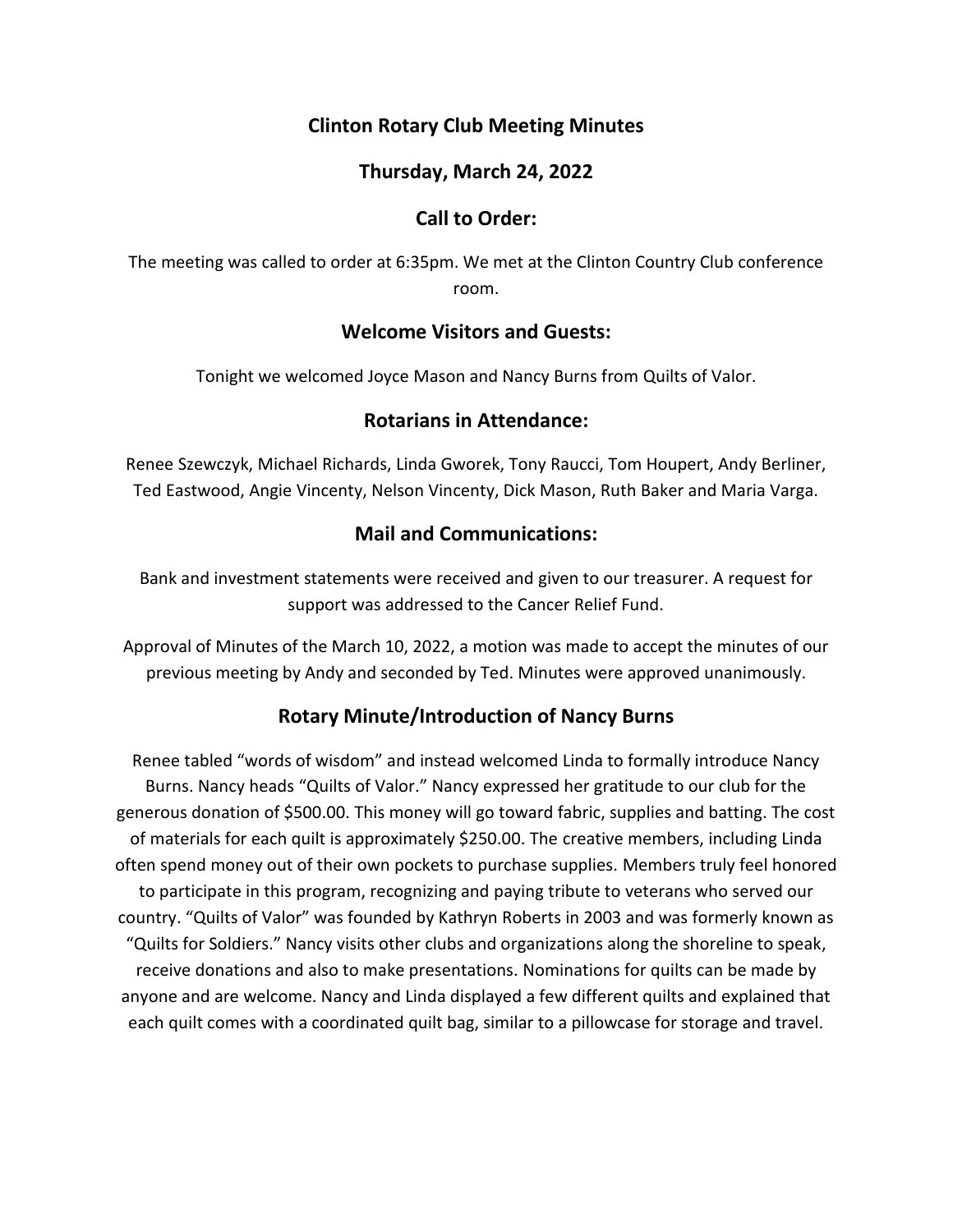## **Presentations of Quilts to two very surprised club members.**

Nancy and Linda presented a quilt to Nelson with recognition of his service in the Navy. His quilt represents the Navy. This presentation was a beautiful and memorable experience for everyone in attendance. Dick Mason's presentation followed. Nancy shared just a bit about his service. Dick's role in the Air Force was in national security. No surprise for those who know and love him! His quilt is beautiful and reflects his service in the Air Force. What was truly amazing was that both quilts were handmade by our very own and very talented Linda Gworek! It was a pleasure and honor to be present for this very special ceremony! On behalf of the Clinton Rotary Club, congratulations to Nelson and Dick and thank you for your sacrifice and service to our Country!

#### **New Business**

**Closer to Free Ride** – Dick shared that Liz Eagan has reached out to our club to coordinate a 5K Clinton Rotary Club Family Bike Ride that would occur along with the Smilow Closer to Free Ride in September. Members discussed how this project would interfere and impact our ability to host our annual Corn hole Tournament later in September. As Angie so eloquently stated "our club is known as the Corn Hole Club." It was decided that our club would like to support this project and like to learn more about it. Dick will reach out to Liz Eagan

#### **Follow up**

**Amber Alert Child ID Program and Equipment**, a topic we keep putting off. Linda made a motion to eliminate the Amber Alert Child ID Program, Andy seconded her motion. The membership voted unanimously to eliminate it, collect and dispose of the equipment. Jack Eagan may know if anyone would like the equipment. It is old and outdated. Renee will take care of removing and disposing of it.

**Soup Kitchen,** Renee shared that anyone who prepares food at the Methodist Church needs to be formally trained in food safety. Linda is already trained. Renee has volunteered to receive training. Our club is responsible for purchasing a new microwave oven for the Soup Kitchen. Maria will contact Gerry Vece at Shoreline Appliances to take care of it.

**Easter Baskets,** Linda reports that things are moving along and people are very generous. Joyce asked about Killingworth families. They will be included and need between 10-12 baskets for children receiving meals from the Killingworth Elementary School.

**Ukraine,** our club unanimously voted to donate \$1000.00 to purchase a Shelter Box at our 3/10/22 meeting. This is part of a district or area matching grant program that includes 5 clubs.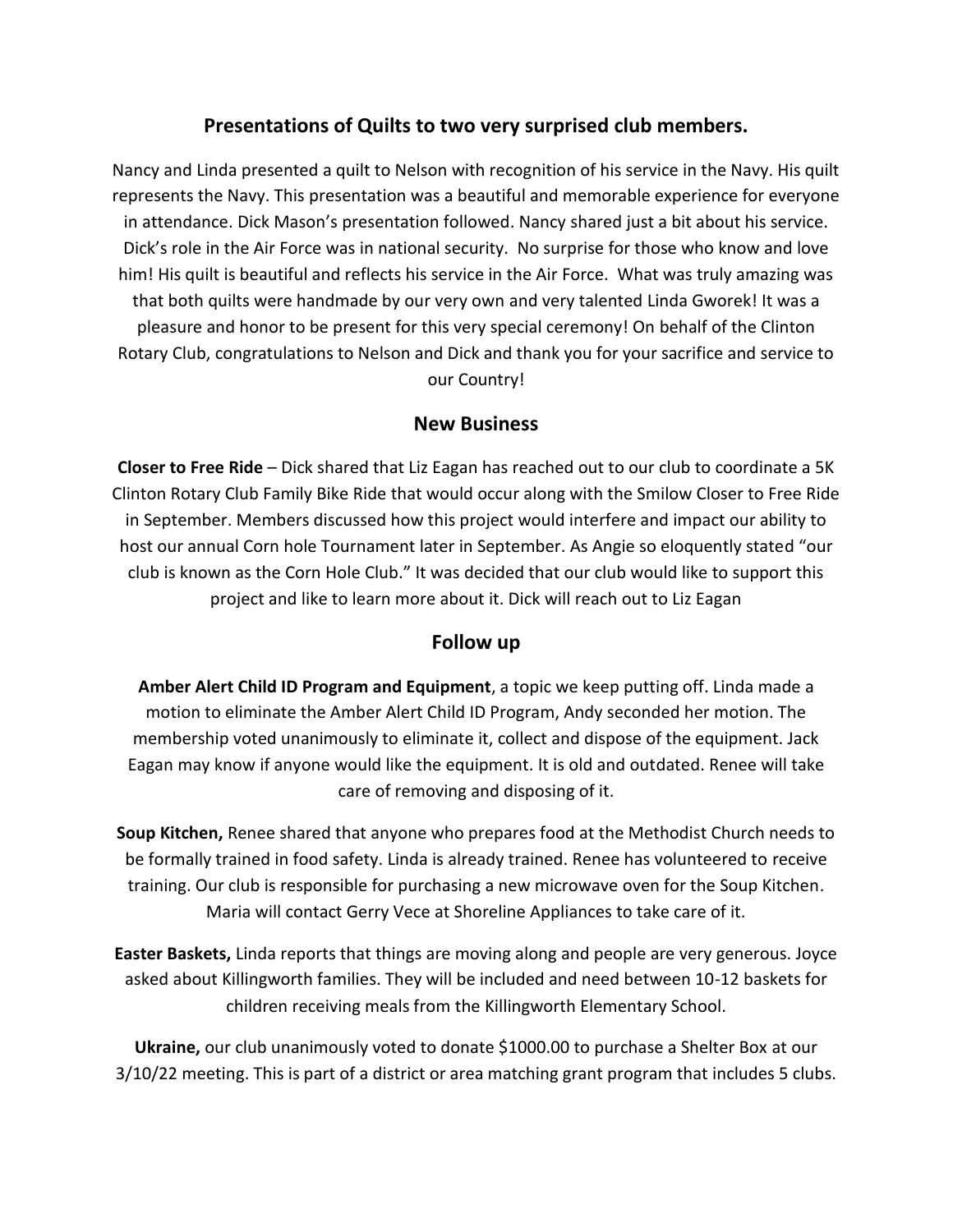#### **Fundraisers**

**Rock Around the Clock,** Tony shared the poster for this event and printed at Technique. Renee has at least one motorcycle and possibly two for the stage during the performance. Tony has all aspects of the event completed. Dance practice will occur in May. Dick spoke with the police chief and estimates the cost of security for the evening of our event will be approximately \$750.00. Tony says the more sponsors we have, the larger our profits will be. Go out and get sponsors! There was some discussion about where the proceeds from this event would go and advertising this information might boost ticket sales. No final decisions were made.

**Mother's Day Plant Sale,** our sale is scheduled for Mother's Day weekend, **Friday, May 6 th , 12:00-4:00pm and Saturday, May 7 th, 9:00am-4:00pm at the American Legion.** We are taking orders again this year and will have approximately 50 extra baskets and planters available for sale that weekend. The cost remains at \$25.00 per hanging basket or planter. This information can now be available on Facebook and on our website.

# **Rotary Day of Service, April 9 th**

Our club has decided to clean Esposito Beach and plant flowers in the raised beds in front of it. Maria will pick up the pansies and daffodils from Vaiuso Farms next week. Michael has offered to pick up top soil and mulch. We will provide receipts to Dick. Please come prepared with garden tools and gloves on Saturday, April 9<sup>th</sup> at 10am. Renee has offered to pickup coffee for our group of volunteers.

**Afghan family,** Tom met Irene who lives here in Clinton. She's a volunteer who has been supporting a family who has emigrated from Afghanistan. The father was an interpreter for American soldiers stationed in Afghanistan. Their family needs so much as it gets settled in their home. Maria made a motion for our club to purchase a Wal-Mart gift card for \$250.00. Andy seconded the motion and the club unanimously approved the motion. Dick will purchase the gift card. **Joyce will remind him.**

#### **Other**

Chief DiMaio would like to visit our club for a dinner meeting.

Linda presented the **Student of the Month** this afternoon. The student, **Anderson Darr** and his parents attended the presentation along with Morgan faculty. **Congratulations to Anderson Darr!** Thank you Linda!

Several scholarship applications have been received.

Joyce brought a raffle prize to be raffled off at another meeting.